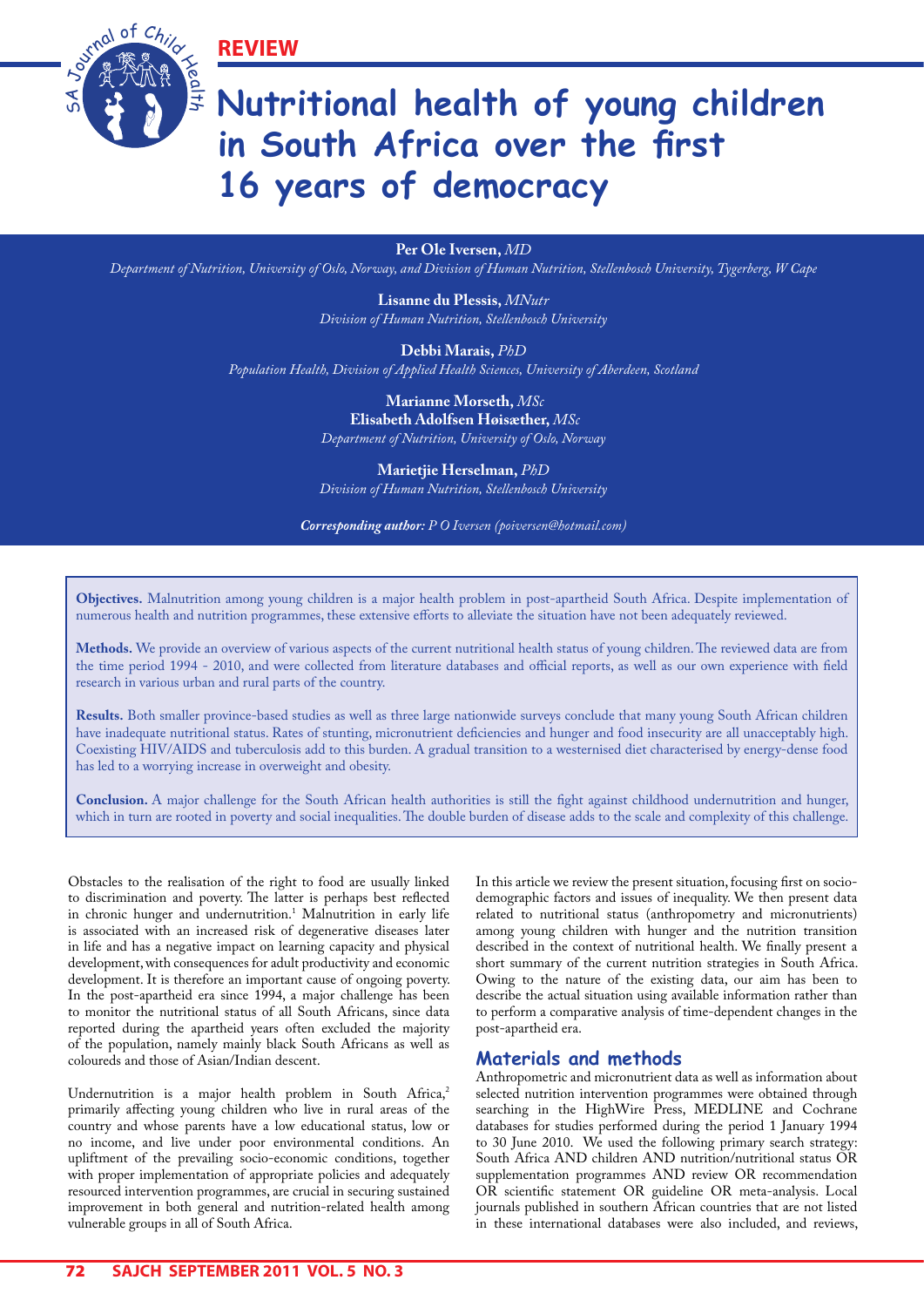guidelines and recommendations as well as meta-analyses and original and meeting reports were examined. Abstracts were excluded. In addition, available official reports and papers pertaining to matters of nutritional health in South Africa were studied. Nutrition issues related to chronic and communicable and non-communicable diseases were excluded. This is not a secondary analysis of the data from various studies that have been conducted in South Africa, as the great variations in methods, sample size, geographical region, target group, age, etc. make this virtually impossible. Results and conclusions have therefore been obtained from various resources to provide a broad picture of childhood nutritional status in South Africa.

# **Socio-demographic features**

To put the nutritional status of the country in perspective, relevant socio-demographic features are outlined here. The population in South Africa totals around 48.5 million, of whom about 80% are black, 10% white, 9% coloured, and the remaining 1% Asian (mainly Indian).3 Of these, approximately 18.7 million are children (<18 years).<sup>4</sup>

The nation is classified as a middle-income and developing country. The quality of the infrastructure, for example measured as standard of roads, access to Internet or coverage of cell phones, ranks among the highest in southern Africa. There are nine provinces, with large inter-provincial differences in income, employment and general standard of living. Even more pronounced are the socio-economic differences between urban and informal rural households.<sup>5-7</sup> For many indicators of general welfare the Western Cape and Gauteng provinces are the most affluent. Unemployment exceeded 40% at the turn of the millennium and peaked at around 75% among the poorest in the black communities.<sup>5</sup> In 2005, 55% of households had a monthly income below ZAR1 000 (1 ZAR ~ 0.1 US\$).<sup>5,8</sup> The median monthly income of households that year by population group was ZAR1 400 for blacks, ZAR3 700 for coloureds, ZAR7 000 for Asians/Indians and ZAR10 000 for whites.

Reportedly, one-sixth of the population resides in shacks and in some provinces only one-third have their own tap water and flush toilet.<sup>9</sup> More than 2.3 million children still live in shacks and 40% of children living in informal housing are <5 years old. These children are particularly vulnerable to burns and paraffin poisoning. Moreover, 30% of children live in over-crowded conditions, increasing their exposure to sexual abuse and communicable disease such as tuberculosis.<sup>4</sup>

Smuts *et al.* reported that about 50% of households in rural districts in the Eastern Cape and KwaZulu-Natal provinces used the local river as the main source of drinking water in 2003, and on average only 24% of these households had inside electricity.<sup>10</sup> About 36% of children do not have access to drinking water on site, while 80% have access to electricity; however, many cannot afford the electricity rates and continue to use unsafe energy sources that carry a risk of burns or acute respiratory diseases.4 In 2008, nearly 7 million children lived in households without access to clean drinking water on site. There has been little improvement in children's access to water from 2002 to 2008. Racial inequalities persist: only 58% of black/coloured children had clean water at home in 2008, while over 95% of all other population groups had clean water on site.<sup>4</sup>

In 1994 the South African Vitamin A Consultative Group (SAVACG) found in a nationwide survey that less than a third of children under 6 years of age lived in a household with a working fridge,<sup>6</sup> while according to the smaller study of particularly disadvantaged areas by Smuts *et al.,* a fridge was available to 22% of the households.10 Twenty-one per cent of South African households possessed a car in 2005, with wide variations between the ethnic groups: 86% of white households had a car, compared with only 9% of the black households.<sup>5</sup> Moreover, the SAVACG survey revealed that in 1994 only 11% of South African children had mothers who had

completed the secondary level of education (high school).<sup>6</sup> In 2003, 40% of the rural women in the Eastern Cape and KwaZulu-Natal provinces had completed secondary education.<sup>10</sup> Although a formal comparison between the SAVACG survey and the smaller, regionalbased studies is not feasible, the socio-demographic situation for many South Africans still appears bleak. In 2001, 48% of people over the age of 15 had not completed grade 9 (senior level of high school) and 12% had never attended school, with equal numbers of girls and boys attending high school. There are, however, concerns around the quality of education and the high level of violence in schools.

The 2008 General Household Survey indicated that there were nearly 4 million orphans in South Africa, i.e. equivalent to 21% of all children. Five per cent of children (860 000) were recorded as double orphans, whereas 63% were paternal orphans. The reasons for the high number of paternal orphans are the high mortality rates of men in South Africa, as well as the frequent absence of fathers in children's lives: 1%, or 185 000 children, have fathers whose vital status is reported to be 'unknown'. There is a concern that the numbers of children living in child-headed households will increase as the numbers of orphaned children increase due to the HIV/AIDS pandemic. Many argue that kinship networks are 'stretched to their limits' and are struggling to support orphaned children.<sup>4</sup>

Unsafe sex, alcohol harm, interpersonal violence and smoking are important drivers of mortality and morbidity in South Africa and contribute to the high burden of HIV, injury, violence and abuse in children.4 Life expectancy and infant mortality (death within the first year of life) are frequently used indicators of health. According to the World Health Organization (WHO), life expectancy in 2007 for South African women and men was 55 and 52 years, respectively.<sup>11</sup> During the period 2000 - 2006, the infant mortality rate rose from 50/1 000 to 56/1 000 live births.11 Importantly, in 2007 the infant mortality rate among the poorest one-fifth of South Africans was 87/1 000 compared with 22/1 000 among the richest fifth of the population.<sup>12</sup>

#### **Nutritional status Growth and anthropometry**

A number of studies during the past two decades have reported poor growth among children throughout South Africa. The nationwide SAVACG survey from 1994 concluded that nearly a quarter of children below 6 years were stunted (height for age <2 standard deviations (SD) from median reference values) and about 10% were underweight (weight for age <2 SD from median reference values).6 On a more positive note, severe wasting (weight for height <3 SD from median reference values) was found in only 0.4% of the children. Moreover, the SAVACG survey revealed that growth deficits in general were more prevalent in rural compared with urban communities. A cohort (*N*=162) study by Mamabolo *et al.* in 2005 revealed a 48% prevalence of stunting among 3-year-olds in central rural areas of Limpopo province,13 whereas in 2003 it was reported that the stunting rate among 3 765 under-5s was 16.5% in the more urbanised Western Cape.<sup>9</sup>

The next nationwide survey was performed in 1999. This was the National Food Consumption Survey (NFCS), which collected a larger dataset than the SAVACG survey, using similar procedures, and focused on 2 894 children aged 1 - 9 years.<sup>7</sup> In this survey stunting was seen in about 20% of children, and about 10% remained underweight according to the references of the 1977 US National Center for Health Statistics. The national prevalence of obesity and overweight (body mass index (BMI) >25 kg/m2 ) combined was estimated at 17.1%, and was apparently more pronounced in urban compared with rural areas. Interestingly, the odds ratio of being overweight among the stunted children was nearly twice that of children of appropriate height.<sup>14</sup> A secondary analysis of the NFCS data comprising 1 512 children aged 1 - 5 years using the 2006 WHO standards revealed that 20.1% were stunted, 6.8% were underweight, 20.6% were overweight and 9.5% were obese.15 The corresponding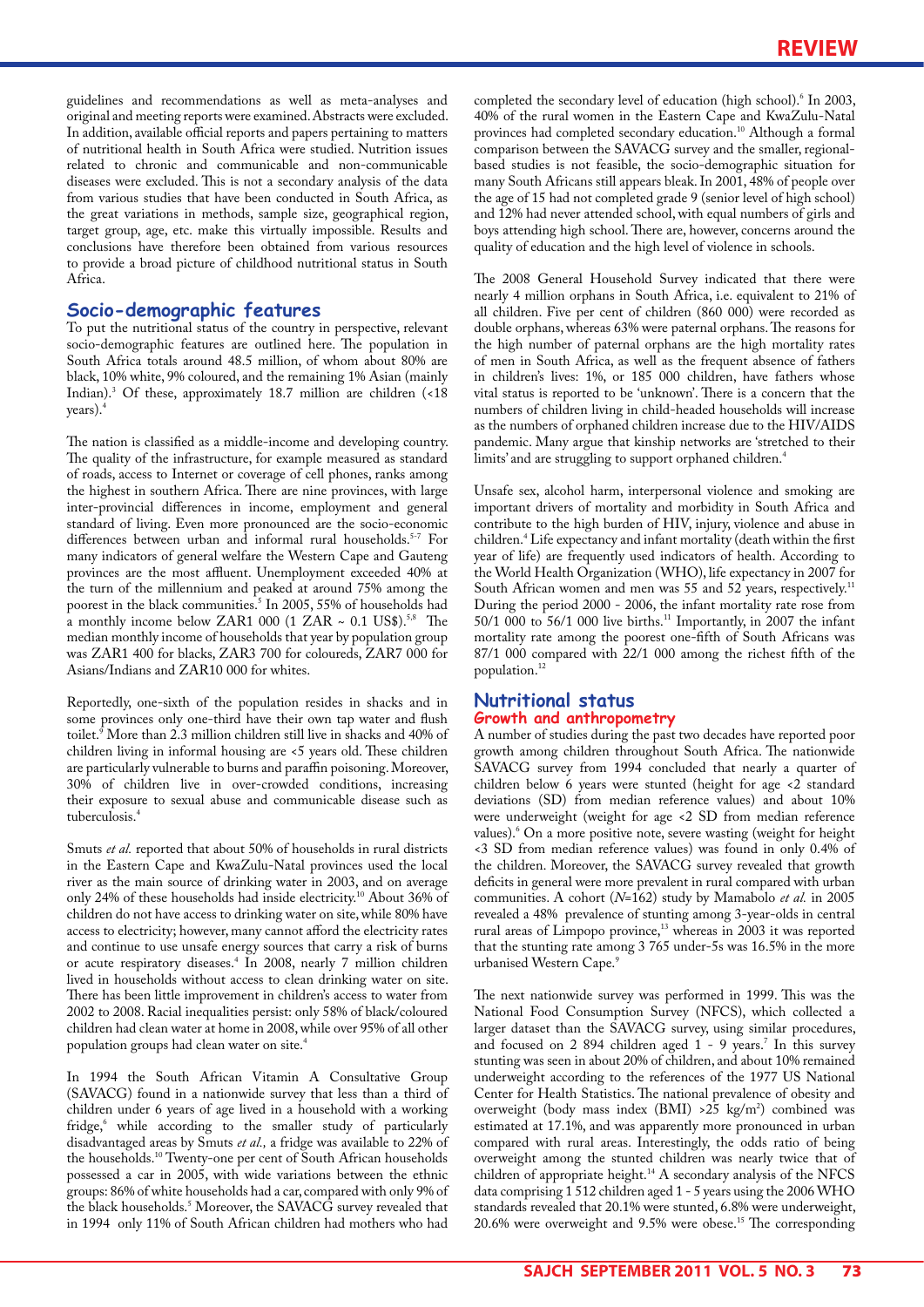values in this cohort based on the 1977 US National Center for Health Statistics were 17.1%, 9.7%, 5.9% and 13%, respectively.

The third and most recent nationwide survey, the National Food Consumption Survey-Fortification Baseline (NFCS-FB), was conducted in 2005 and included children aged 1 - 9 years.<sup>8</sup> The proportions of children who were stunted and underweight were about 20% and 10%, respectively, whereas 14% were considered overweight or obese according to the references of the 1977 US National Center for Health Statistics.

# **Energy and micronutrients**

With the use of a 24-hour recall and a food-frequency questionnaire, a major finding from the 1999 NFCS was that about 10% and 25% of children aged 1 - 3 years had an energy intake of less than half and two-thirds, respectively, of the US recommended requirements.<sup>7</sup>

In terms of micronutrient status, several shortcomings have been identified. For example, in the 1994 SAVACG survey one-third of children were anaemic, while about 20% had inadequate iron stores.<sup>6</sup> The recent NFCS-FB reported that the frequencies of anaemia and low iron stores among children were about 33% and 14%, respectively.<sup>8</sup> Data from the 1999 NFCS indicated that iron intake for 25 - 37% of the children was less than half of that recommended.<sup>7</sup>

Based on intake data, the 1999 NFCS found that the risk of zinc deficiency was prevalent among South African children, however biochemical markers of zinc were not reported.7 Moreover, Oelofse *et al.* have shown that micronutrient deficiency was reportedly more common among the black population group compared with other ethnic groups in the Western Cape province in a sample of 60 children aged 6 - 12 months.<sup>16</sup> Similar results were obtained in rural compared with urban communities in North West province.<sup>17</sup>

Adequate status of folic acid was reported in the 2005 NFCS-FB. $^{\rm 8}$ Similarly, iodine deficiency disorders seem to have been eliminated in most of South Africa, although there were concerns that the median urine iodine concentration could be too high among young children and their mothers in some provinces, e.g. the Northern Cape.<sup>8</sup> Whether this reflects too-high dietary intakes, or has unfavourable health consequences, is unknown.

Vitamin A deficiency has long been recognised as a major problem among disadvantaged South Africans. In 1994 the SAVACG survey showed that one-third of the children had marginal vitamin A stores (serum retinol <20  $\mu$ g/l), $^6$  and in 1999 half of the children had a vitamin A intake less than two-thirds of the recommended amount.7 Despite implementation of extensive vitamin A supplementation programmes since 2002, reports have shown poor coverage in most provinces and a few studies have reported better, but still insufficient, coverage rates in the Western Cape.18-20 The 2005 NFCS-FB found that two-thirds of the children had poor vitamin A status.<sup>8</sup> Although there have been concerns about maternal and childhood vitamin A supplementation in areas with high HIV/AIDS prevalences, $^{21}$  the coverage rates need to be improved, at least in some parts of the country. Recently, however, the wisdom and validity of the current practice of giving children between the ages of 6 months and 5 years regular vitamin A supplements has been challenged.<sup>22</sup> It is argued that universal supplementation with medicinal doses of vitamin A is an example of countries accepting an almost exclusively donor-imposed programme. Many now believe that the policy of universal donor-driven capsule distribution is not sustainable and that coverage will rapidly decline once the current major donors (Canadian International Development Agency, United States Agency for International Development and United Nations Children's Fund) stop their funding. The best way to prevent deficiency of vitamin A and a range of other nutrients and protective factors in infants and young children is breastfeeding, and a major reason for vitamin A deficiency in the second half of the last century is believed to be a reduction in breastfeeding. Sustainable food-based strategies

should be the first priority for populations with energy, vitamin and micronutrient deficiencies, favouring locally available foods and taking into account local food habits, while supplementation may be required to reinforce dietary approaches in severely deficient populations.

#### **Hunger and food security**

To quantify hunger is a challenging task, and questionnaires are often used to determine this state. The 1999 NFCS found that about 50% of South African households experienced hunger and only 25% were food secure, as assessed with a validated questionnaire.<sup>7</sup> Furthermore, there were large differences regarding both hunger and food security (as measured by hunger) between urban and rural residences, the latter being more affected. The national estimates of hunger and food security from 1999 have persisted, and the figures for hunger and food security were found to be about 50% and 20%, respectively, in the NFCS-FB using the same questionnaire as in the NFCS.<sup>8</sup>

#### **Nutrition transition**

Urban populations, especially in developing countries, while still facing food insecurity, underweight and micronutrient deficiencies, often show signs of dietary excess with overweight, obesity and non-communicable diseases as a consequence.<sup>23</sup> This phenomenon is caused by a shift from traditional diets rich in whole grains and starch-rich foods low in animal fat and sugar to a more Western diet characterised by the opposites, and is thoroughly discussed in the literature as the nutrition transition or the double burden of disease.24-26 The coexistence of under- and overnutrition is also identified in South Africa, affecting especially the black population and poor urban areas<sup>14,27,28</sup> as they abandon the traditional African diet, resulting in a decrease in carbohydrate and fibre and an increase in fat intake.<sup>27</sup> In addition, a decline in the level of physical activity among children may contribute to the increasing prevalence of overweight and obesity.29 The high ranking of both elevated BMI and childhood and maternal underweight on the list of causes of death reflects the uneven development of South African society, which has been called the 'protracted bipolar health transition'.<sup>30-32</sup> Interestingly, a subgroup analyses of the NFCS-FB concluded that overweight and obese women were significantly less likely to have stunted or underweight children, whereas underweight women and stunted women were significantly more likely to have underweight and stunted children.<sup>33</sup>

#### **Nutrition interventions in South Africa**

Several nutrition intervention programmes have been implemented in the past to alleviate malnutrition among young children in South Africa. These programmes were reorganised to be more integrated and comprehensive with the establishment of the Integrated Nutrition Programme (INP) after 1994, and included health facilitybased, community-based and nutrition promotion strategies.<sup>34</sup> The two strategies with the highest budget allocations within the INP were the Protein Energy Malnutrition (PEM) scheme and the Primary School Nutrition Programme (PSNP).

The aim of the PEM scheme was to combat malnutrition among children aged under 6 years through food supplementation. The main aims of the PSNP, one of the Presidential Lead Projects of 1994, were to address short-term hunger and improve active learning capacity of children in the classroom. Impact evaluation of the PEM scheme and the PSNP was limited, but various investigations revealed inadequate management of these programmes, among other things due to a lack of capacity, inappropriate targeting, poor infrastructure in rural areas of the country and budgetary problems.<sup>34</sup>

The PEM scheme was later incorporated into the Health Facility Based Nutrition Programme (HFBNP) of the INP. After various name and product changes this is now the Nutrition Therapeutic Programme (NTP), with the aims of correcting undernutrition with targeted nutrition supplements as well as providing nutrition education and counselling.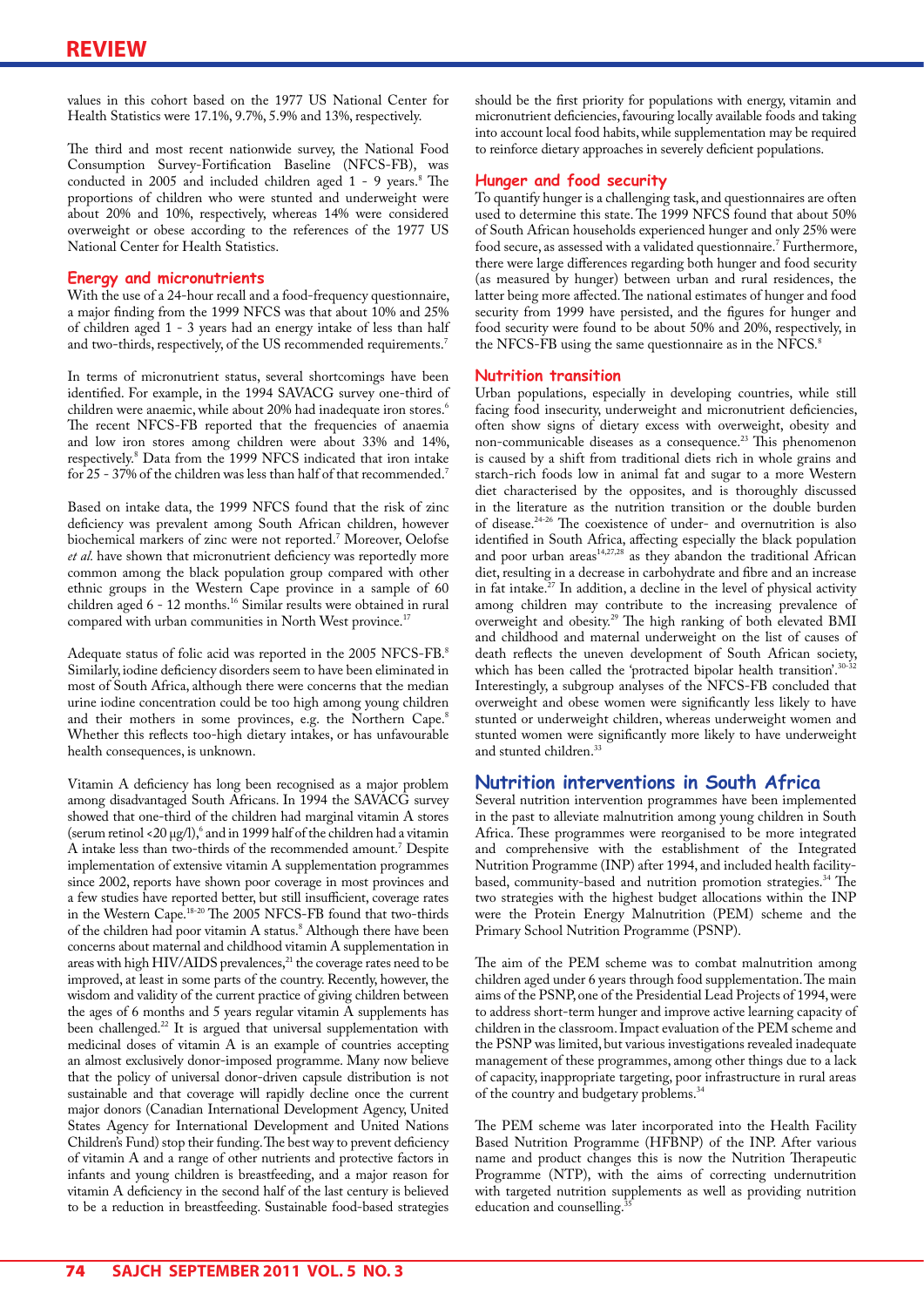There have been anecdotal accounts of improved school attendance and classroom performance as a result of school feeding in the PSNP. However, a cabinet decision was taken to transfer the programme from the INP to the Department of Education in 2004, and the name changed to the National School Nutrition Programme.<sup>36</sup>

Initiatives to develop schools as centres of teaching, learning, care and support, drawing heavily on early efforts to establish healthpromoting schools, are promising.<sup>4</sup> The evidence clearly shows that school feeding, especially in low-income countries, has significant positive effects on growth in terms of weight gain, school attendance and cognitive performance.<sup>37</sup> However, a recent review indicated that the efficacy of school feeding programmes is influenced by a multitude of variables, and the authors suggest that feeding should be focused on pupils with documented nutritional deficiencies and implemented in partnership with the local community.<sup>38</sup>

Other strategies within the INP include food fortification; micronutrient supplementation, with a specific focus on vitamin A supplementation; growth monitoring and promotion; nutrition and health education with the use of, among others, the South African food-based dietary guidelines; and the Baby Friendly Hospital Initiative (BFHI) and Infant and Young Child Feeding Policy, which promote exclusive and continued breastfeeding and appropriate introduction of complementary foods at 6 months.<sup>38</sup>

Few national data on breastfeeding rates are available in South Africa. According to the nationwide South African Demographic and Health Survey, from 2003 the initiation rate of breastfeeding is a seemingly high 87%, but supplementation of breastmilk starts very early and very few babies are exclusively breastfed (0 - 3 months 11.9% and 4 - 6 months 1.5%).39

Other studies, mostly performed to investigate infant feeding practices in the context of HIV/AIDS in smaller communities or areas, have reported that exclusive breastfeeding rates are low and that mothers tend to introduce solids and other complementary foods or liquids too early.40,41 In line with this, a study in a rural community in the KwaZulu-Natal reported in 1999 that almost all mothers initiated breastfeeding, but solid foods were introduced after 3 months.<sup>42</sup> A recent study conducted in the same province concluded that by 14 weeks of age 76.1% of infants were given mixed feeds.<sup>43</sup> Of note, the rate of exclusive breastfeeding was reportedly low among mothers of high socio-economic status living in the Cape Metropole of the Western Cape province, with 80% opting for formula feeding after birth.<sup>44</sup> Importantly, the low prevalence of exclusive breastfeeding is not unique to South Africa, but is reported in many parts of the world, including developed countries. This stresses the importance of renewed global efforts to improve the rate of this potentially life-saving intervention in early life and risk-reducing measure for development of certain diseases of lifestyle in later life.<sup>45</sup>

Despite commendable efforts by the INP and large amounts of funds allocated to execute the programmes, no comprehensive evaluation of the mentioned interventions has yet been done at a national level.

## **Conclusion and recommendations**

In reviewing the nutritional situation of South African children during the 16 years after the downfall of the apartheid regime, it is clear that the majority of the country's children live in poverty. A major obstacle to improvement in the quality of life for many of them, in particular coloureds and blacks, is poor nutritional health. In this review we have presented findings obtained in smaller geographical areas as well as data from population-based studies throughout the country. Collectively, the findings document inadequate nutritional status, especially among young children. Specifically, impaired growth, reflected in high rates of stunting and underweight, and food insecurity, reflected in a high frequency of daily experienced hunger, support this conclusion. Added to this are clinically relevant deficiencies in intake of certain micronutrients such as iron, zinc and

vitamin A, as well as low breastfeeding rates. A worrying prevalence of overweight and obesity, now even higher than stunting when using the new WHO standards, has also been noted among young children, probably caused by a transition to dietary intake of more energy-dense food. These findings were supported by the 2008 issue of the *South African Health Review* as well as internationally at the Countdown 2008 Conference held in Cape Town to address how countries are progressing towards achieving the Millennium Development Goals.<sup>46,4</sup>

To reduce the prevalence of malnutrition requires an interdisciplinary and multisectoral approach, using multiple synergistic interventions at all levels of causation as described in the UNICEF conceptual framework on the causes of malnutrition.<sup>48</sup> Examples of strategies to address the immediate, underlying and basic causes of malnutrition have been described in detail by Swart and co-workers and include promotive strategies (focusing on underlying and basic causes of malnutrition that might involve intersectoral actions and public health policies, including sectors such as trade and agriculture); preventive strategies focusing on addressing immediate levels of causation as well as underlying causes; and therapeutic and rehabilitative strategies focusing on addressing the immediate levels of causation.47 Improved agricultural practices, coupled with improved access to food and good hygienic practices, must be an essential part of the synergistic interventions to fight malnutrition. Another key issue is to improve the accurate implementation of current nutritional supplementation programmes and nutrition strategies such as the promotion of exclusive breastfeeding, growth monitoring and promotion, dietary diversification, food fortification/biofortification, and communitybased nutritional rehabilitation. Special attention should be paid to vulnerable groups such as pregnant and lactating women, young children, those living with HIV/AIDS, and socially excluded and unemployed groups.

Poverty and poor purchasing power are, however, the main cause of food insecurity and malnutrition.<sup>49</sup> The security of a household's livelihood depends on three types of capital: physical capital (such as land, machines, working capital and savings, as well as human and social resources), human capital or labour force (depending on a person's health, training, education and skills), and social capital (referring to relations with other members of the group the individual is relying on). Poverty arises when one or more of the three types of capital strongly limit the possibilities of ensuring one's livelihood.49 In the longer-term perspective, a more holistic strategy therefore needs to be developed that focuses on these types of capital, including education, skills development, job creation, gender equality and alleviation of poverty.

Lastly, the international nutrition system (including international and donor organisations, academia, civil society and the private sector) has been described as fragmented and dysfunctional, and it has been suggested that the international community needs a new global governance structure that will provide greater accountability and participation for civil society and the private sector.<sup>50</sup> Furthermore, enhancement of linkages with national processes is required with improved reflection of country priorities in international normative guidance, donor funding, research and training programmes.<sup>50</sup>

#### **Acknowledgements**

We thank Eleni Maunder and Demetre Labadarios for inputs on the manuscript. The work was supported by the Throne Holst Foundation.

#### **References**

- 1. Kracht, U. Whose right to food? Vulnerable groups and the hungry poor. In: Barth Eide W, Kracht U, eds. Food and Human Rights in Development. Vol. I. Antwerp: Intersentia, 2005.
- 2. Maunder EM, Khosa S. A case for national training in nutrition and human rights in South Africa. In: Barth Eide W, Kracht U, eds. Food and Human Rights in Development. Vol. II. Antwerp: Intersentia, 2005.
- 3. Statistics South Africa. www.statssa.gov.za (accessed 30 July 2009).